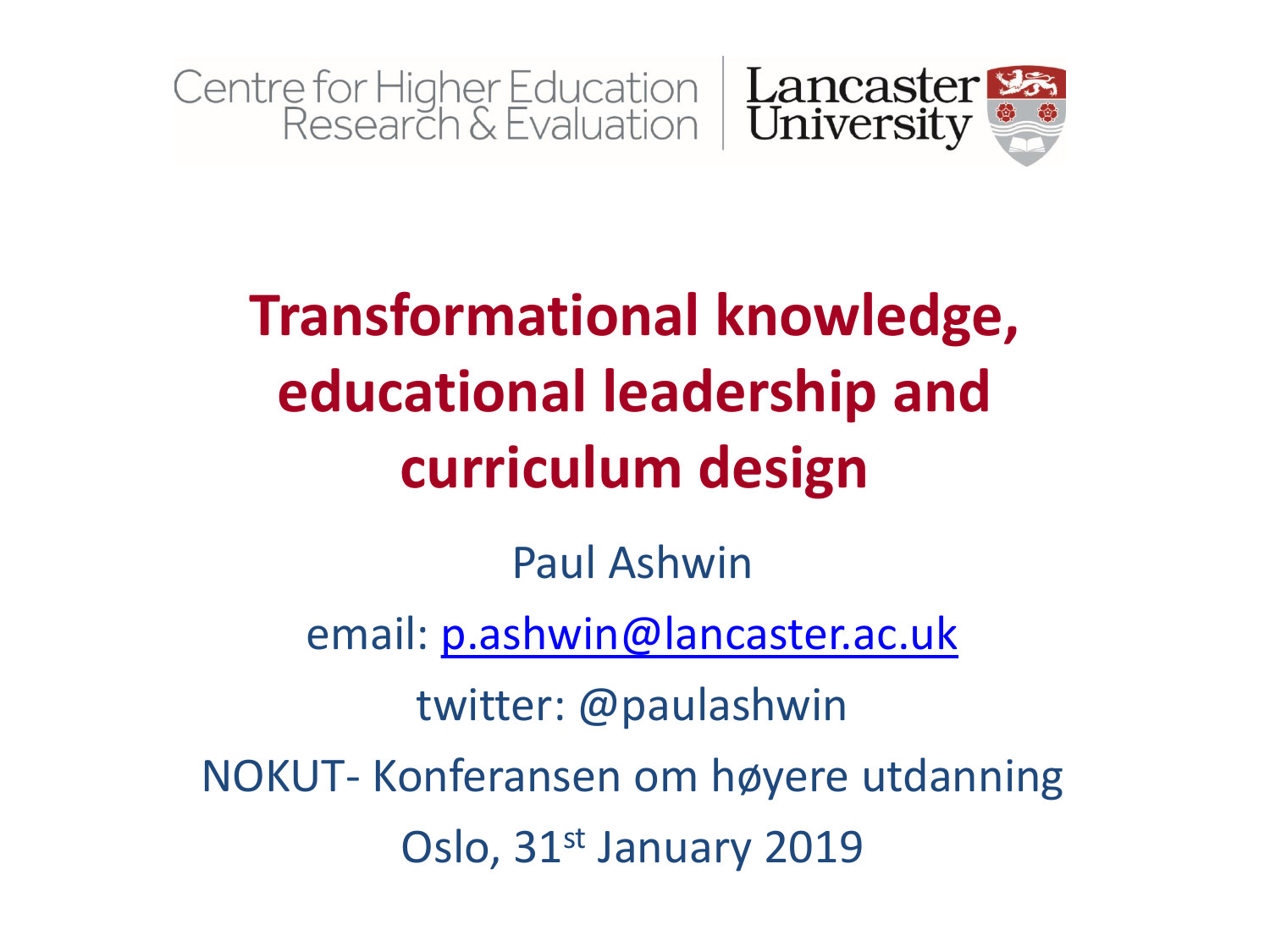# Opening questions

- $\triangleright$  Why do you think it is important for students to have access to higher education?
- $\triangleright$  What is the most important reason?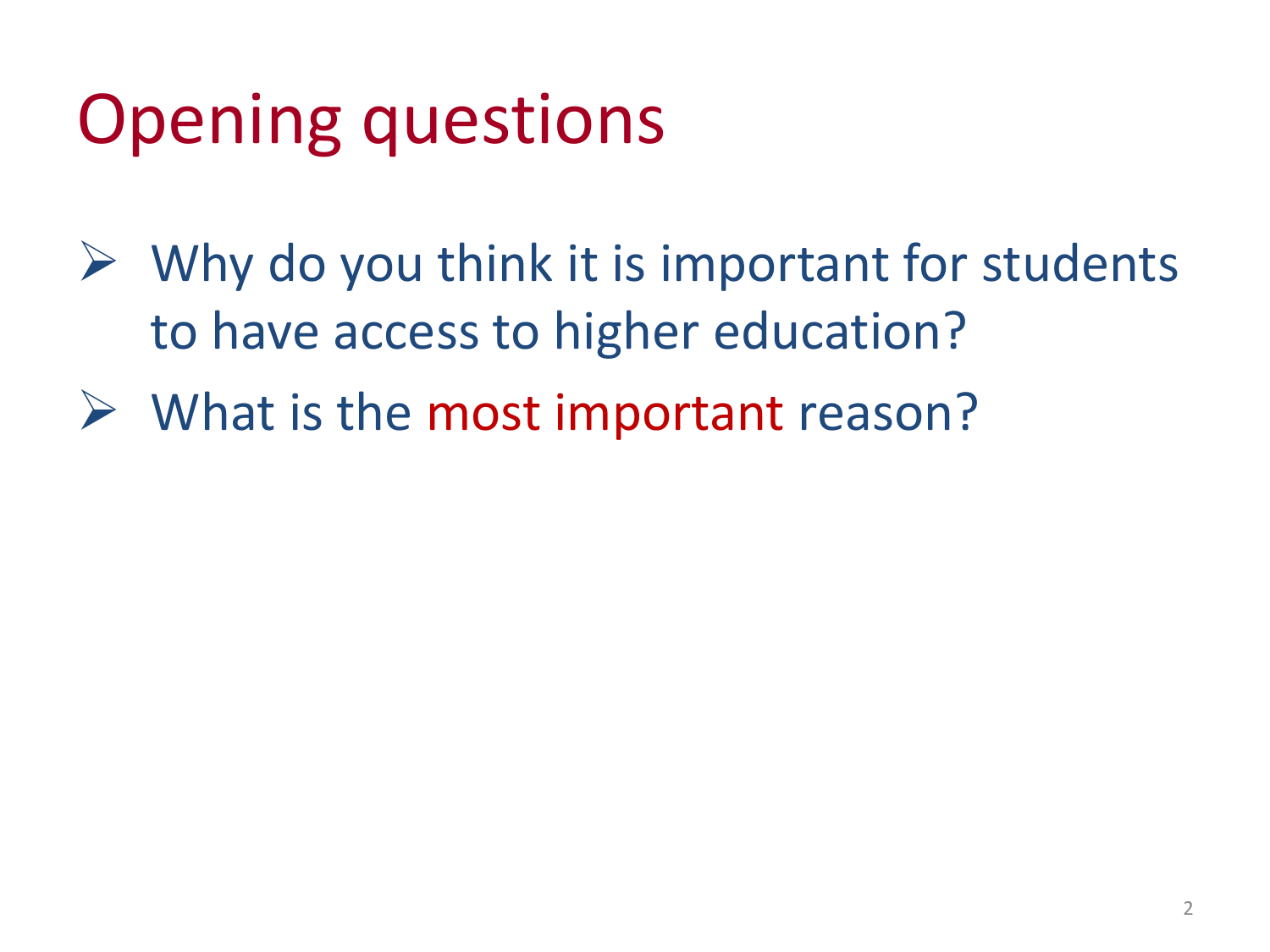# A challenge from the 'Quality Culture in Higher Education' White Paper 2017

[A]nyone who has ever set foot in a university or university college remembers … that lecturer who really opened your eyes and helped you to see the world in a new way; who really took you seriously as a student; who introduced you to the academic community. This is the foremost task of higher education. Knowledge is not a good to be communicated and consumed: it is something that forms and develops when lecturers and students come together….

One of the main objectives of this white paper is for students to receive an education that will be relevant to their working lives… What can [higher education institutions] do to ensure that students not only graduate with skills that are in demand in today's labour market, but also have the ability to adapt and renew themselves? How can they guarantee that students will make innovative, attractive and productive employees who will help to shape society for the next 20 to 30 years? The same state of the state of the state of the state of the state of the state of the state of the state of the state of the state of the state of the state of the state of the state of the state of the state of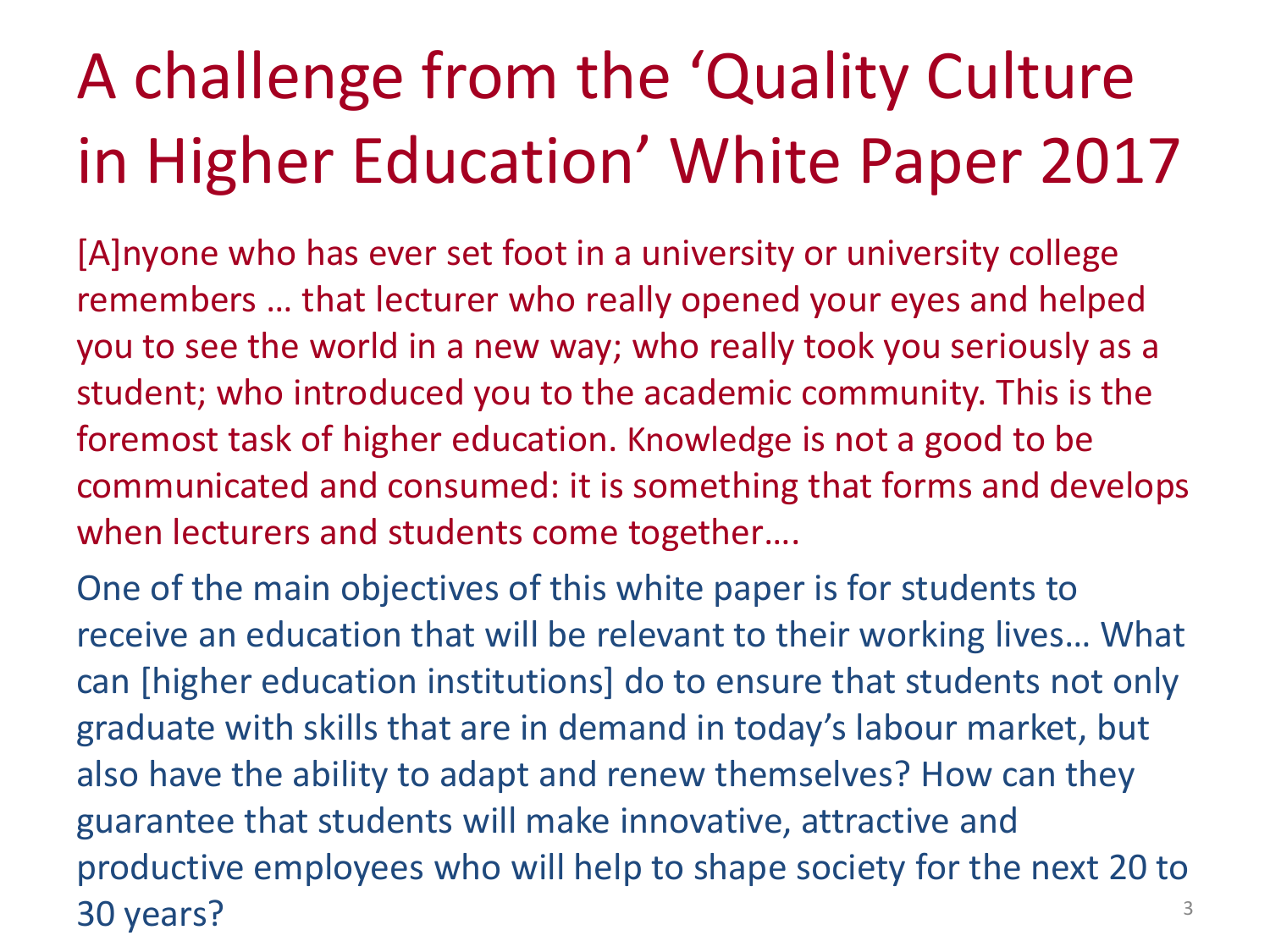#### A potential tension in 'Quality Culture in Higher Education'

*HE is about engaging students with academic knowledge*

*HE is about preparing students for employment*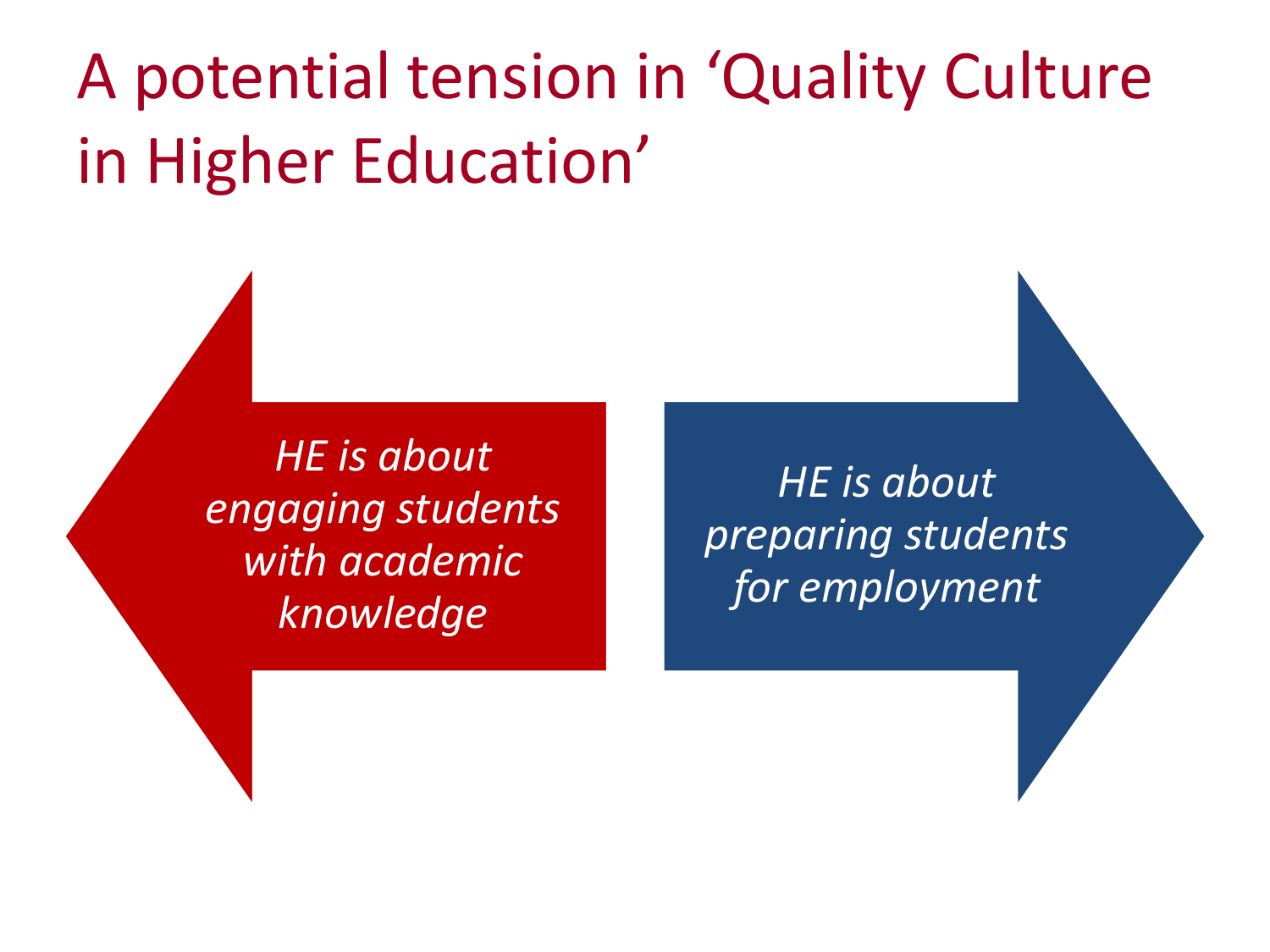#### A possible future for Higher Education

Enhancing the employability of graduating students features significantly in the strategic agenda of higher education providers worldwide.

There has been a gradual shift in industry expectations of graduates from exhibiting academic expertise in a chosen discipline to a commercially aware candidate with a strong command of, and immediate ability to apply, a broad range of skills deemed essential in the workplace.

(Jackson 2014)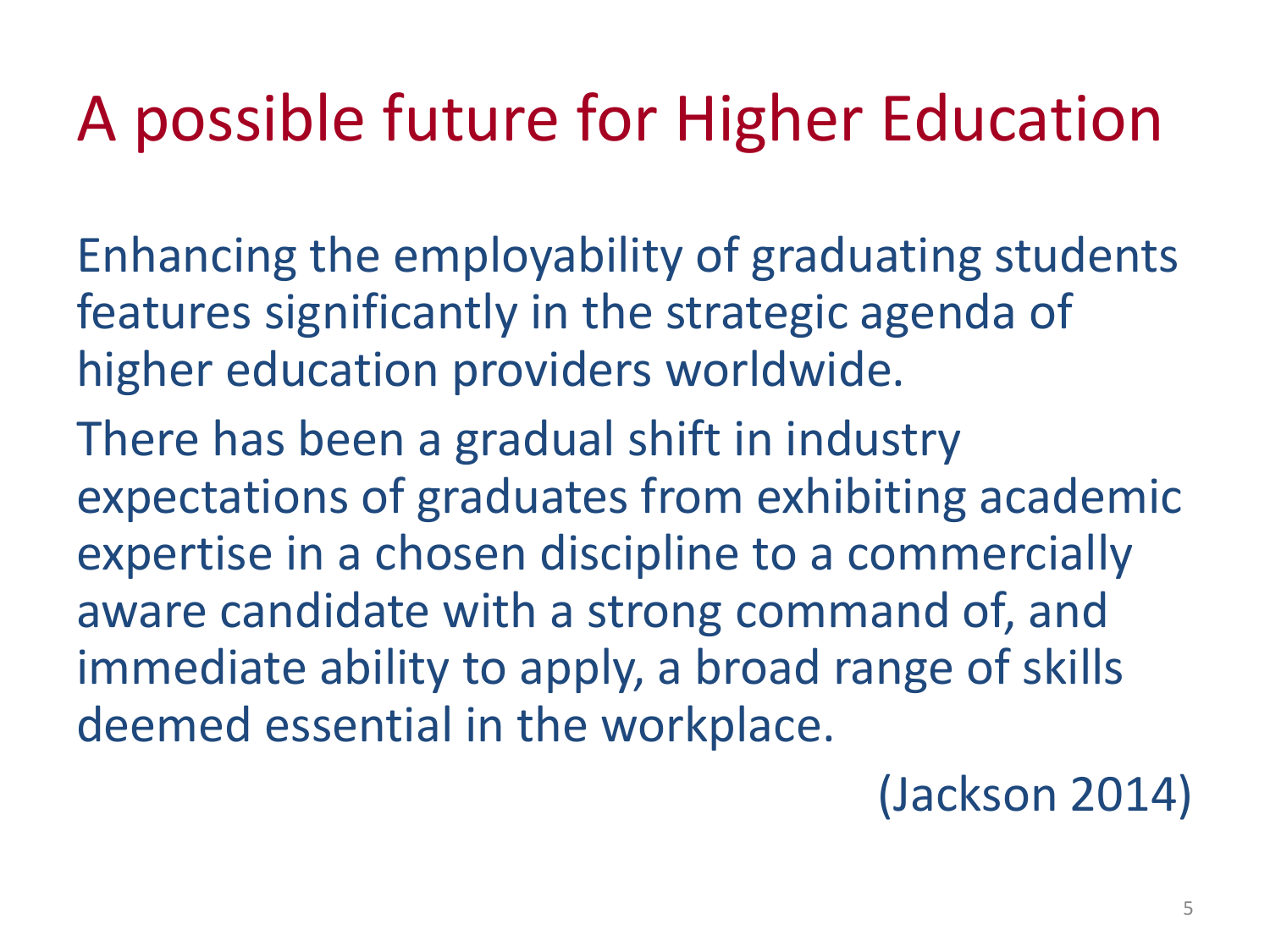## Future 1: Generic competencies

- $\triangleright$  The key purpose of higher education is to provide the next generation of professionals;
- $\triangleright$  This can best be approached by enabling students to develop the generic competencies that employers and society value;
- $\triangleright$  This will lead to both individual prosperity and economic development.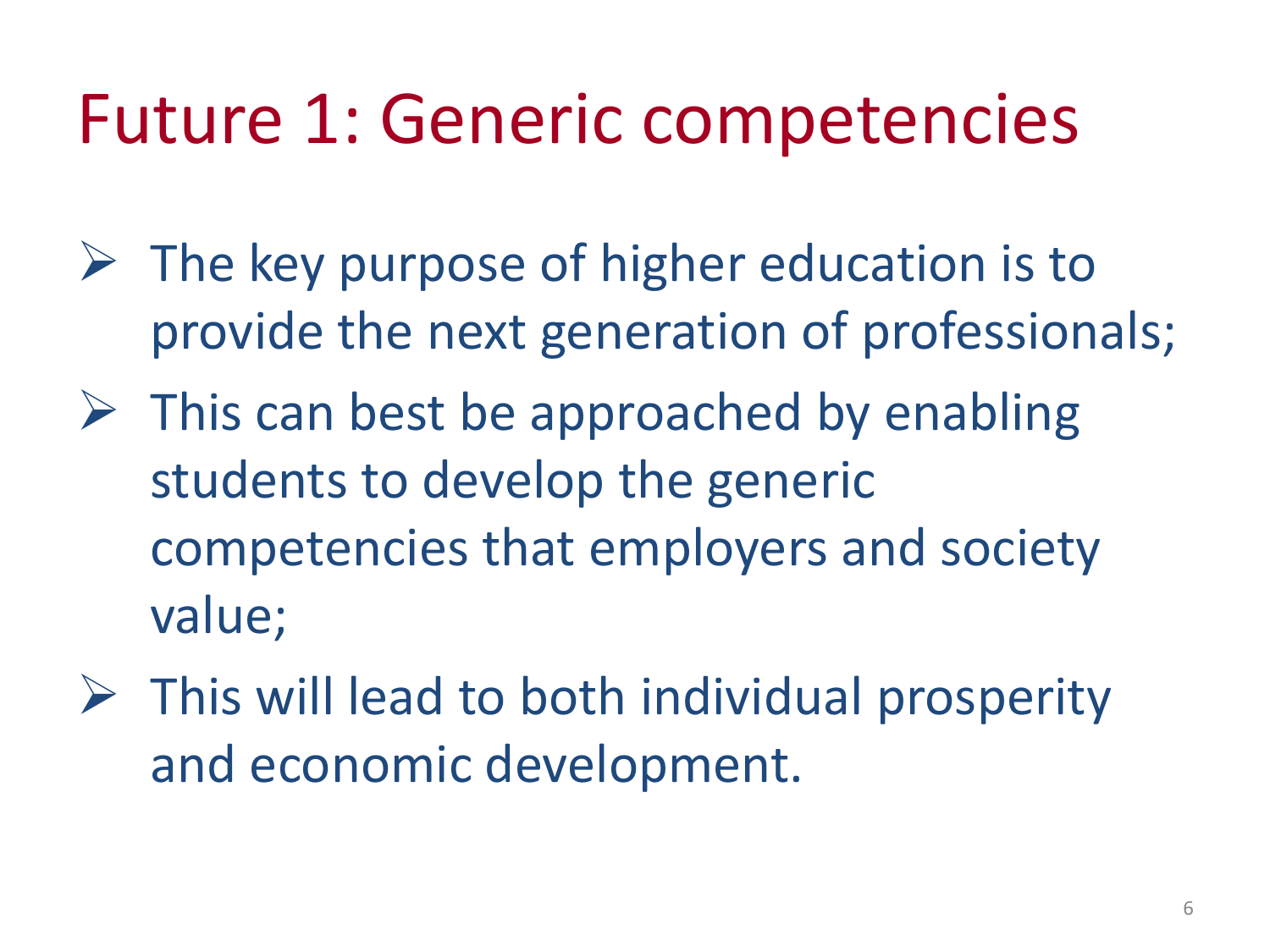# Problems with Future 1: The notion of generic competencies

- $\triangleright$  Just because we can describe a practice in terms of generic competencies, it does not mean that this is what actually at stake in this practice;
- $\triangleright$  We can describe the same practice in terms of as many generic competencies as we have the imagination to generate;
- $\triangleright$  Skilful practices are based on our knowledge, our understandings of particular tasks, our interactions with other people and things, and the setting we are in.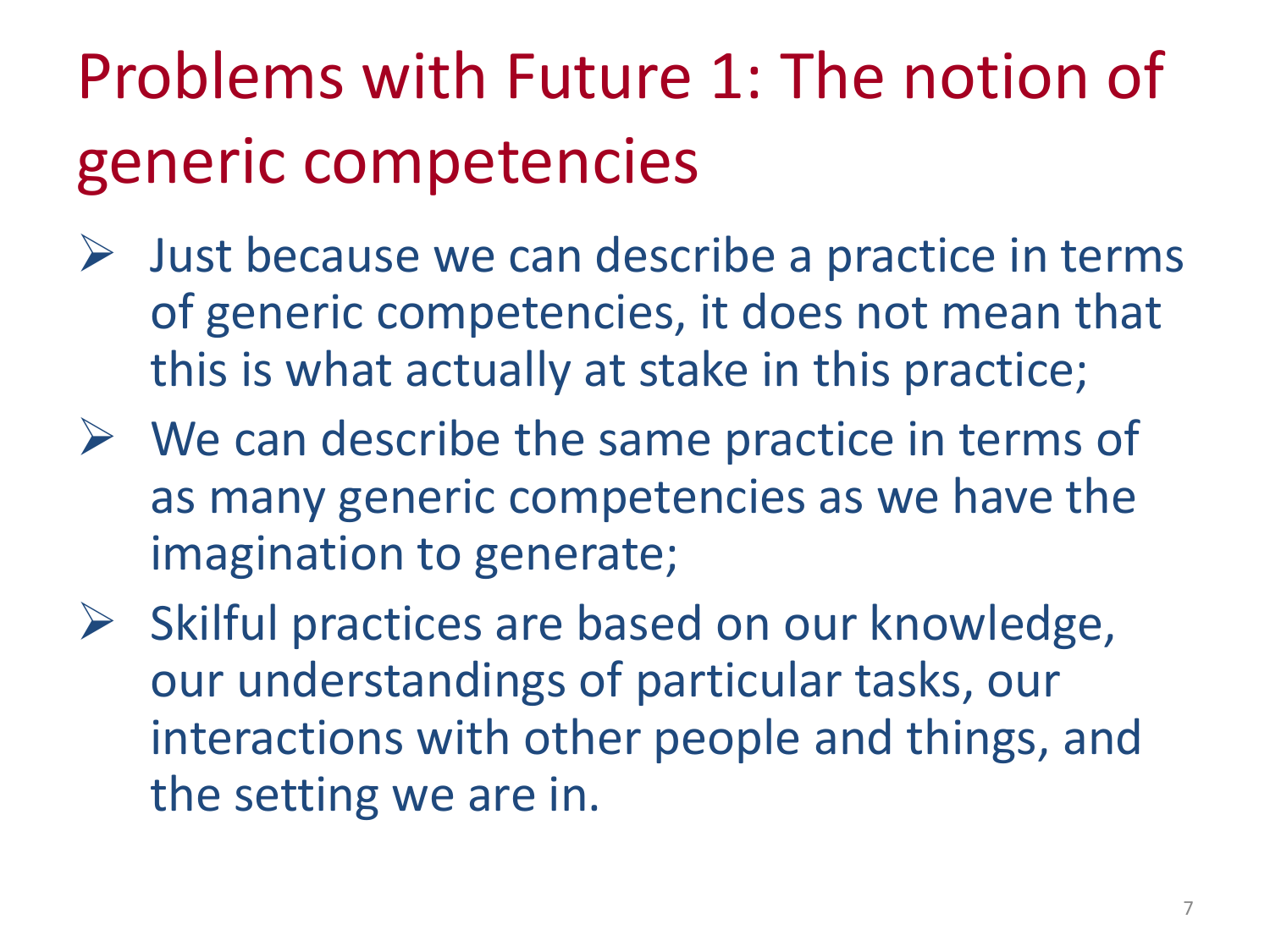# The importance of curriculum

- Bernstein's (2000) notion of the 'pedagogic device' can be seen to relate to three versions of knowledge: Knowledge-as-research;
	- Knowledge-as-curriculum;
	- Knowledge-as-student-understanding
	- (see Ashwin 2014 for an exploration of these distinctions).
- $\triangleright$  Knowledge is transformed as it moves between these three forms.
- $\triangleright$  Emphasises the power struggles as knowledge is transformed into student understanding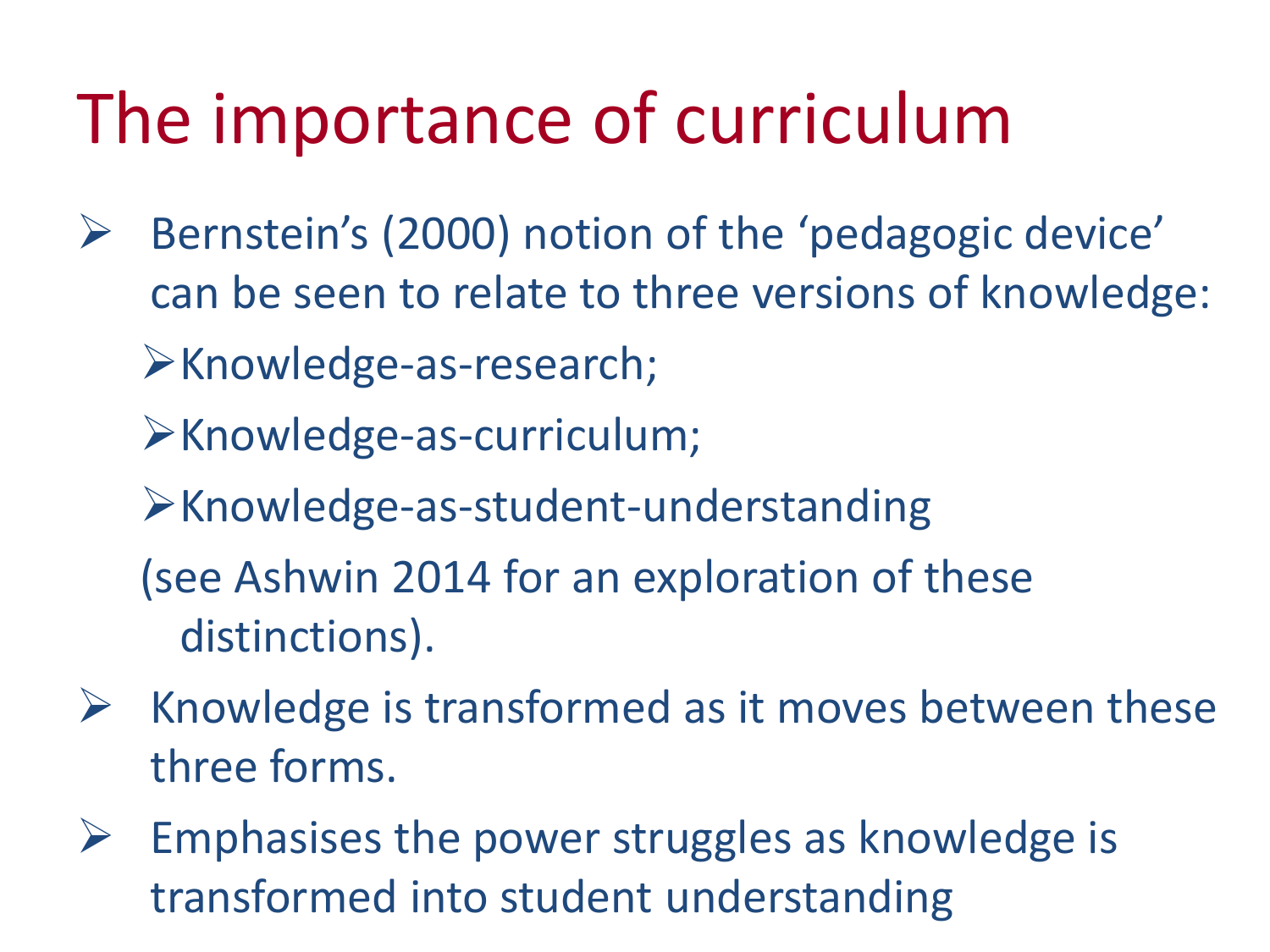## Future 2: A student and knowledge focused higher education

- $\triangleright$  Teaching in higher education is about designing ways in which particular students can develop an understanding of particular bodies of disciplinary and/or professional knowledge (Ashwin et al. 2015 based on Shulman 1987).
- $\triangleright$  The transformational nature of undergraduate degrees lies in changes in students' sense of self through their engagement with disciplinary and professional knowledge;
- $\triangleright$  Students relating their identities to their disciplines/professions and the world and seeing themselves implicated in knowledge;
- $\triangleright$  This does not always happen it requires students to be intellectually engaged with their courses and to see it as an educational experience. This is dependent on both students and the quality of their educational experience (Ashwin et al 2016)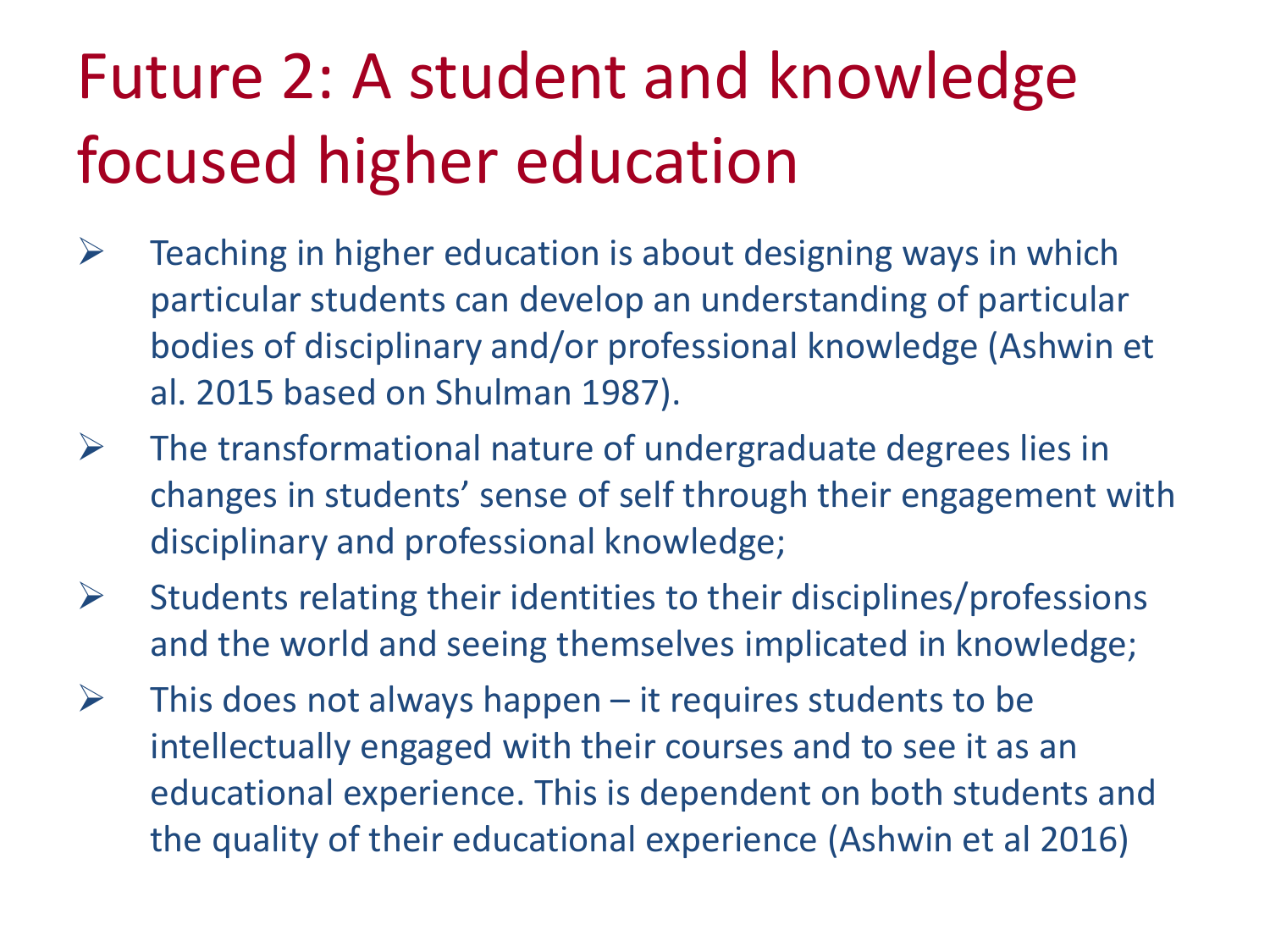*There is no destination with this discipline…There is always something further and there is no point where you can stop and say 'I understood, I am a sociologist'. … The thing is sociology makes you aware of every decision you make: how that would impact on my life and how it could impact on someone else. And it makes the decision harder to make* (Esther, Selective, Year 3, Pedagogic Quality and Inequality Project).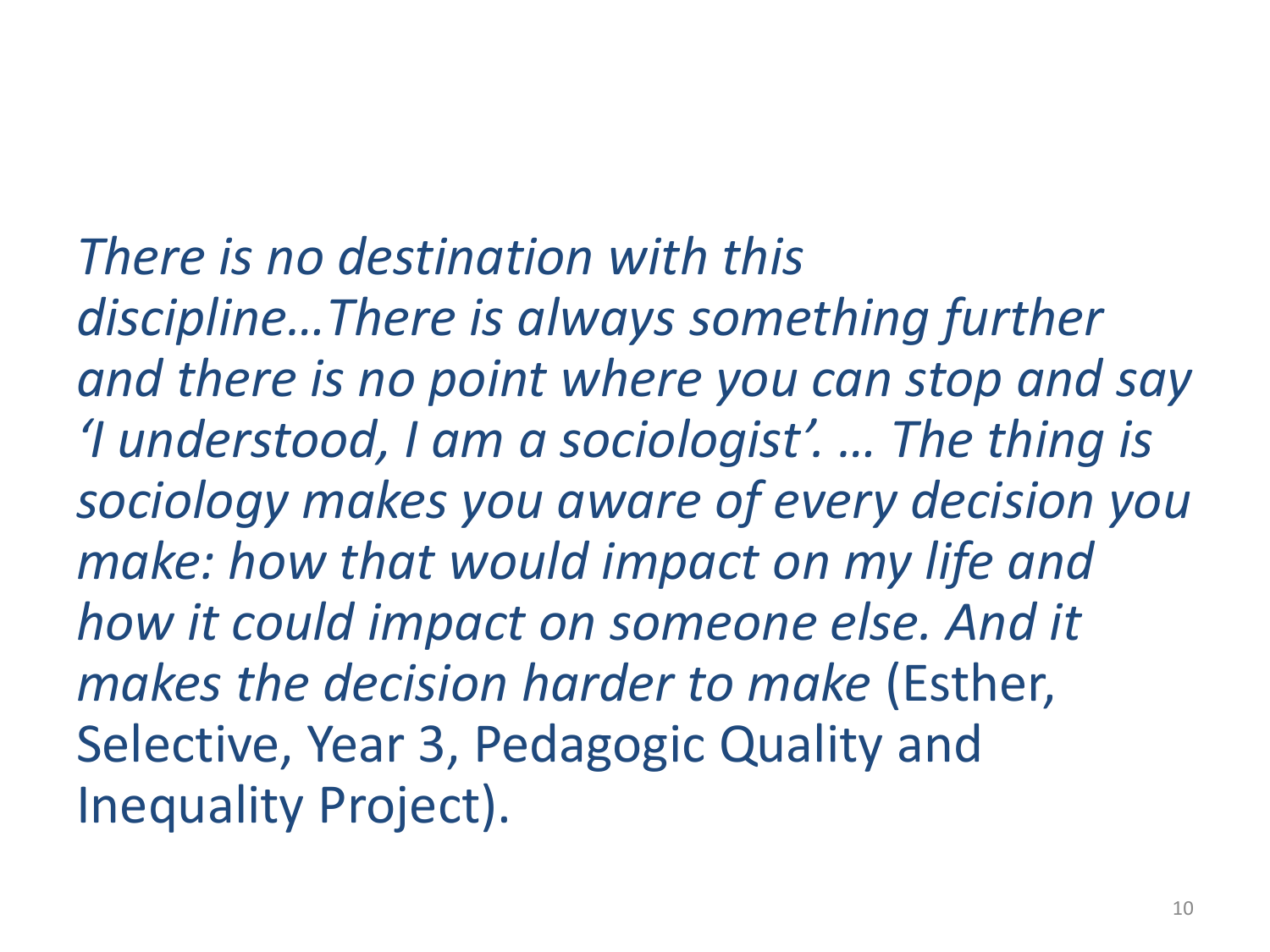| <b>Discipline</b>       | <b>Studies</b>                 | Least inclusive 'Watershed'<br><b>Account</b> | account                  | <b>Most Inclusive</b><br>account      |
|-------------------------|--------------------------------|-----------------------------------------------|--------------------------|---------------------------------------|
| Mathematics Wood et al. | 2012                           | <b>Numbers</b>                                | <b>Models</b>            | Approach to<br>life                   |
| Accountancy             | Sin et al.<br>2012             | Routine work Meaningful                       | work                     | <b>Moral work</b>                     |
| Law                     | Reid et al.<br>2006            | Content                                       | System                   | <b>Extension of</b><br>self           |
| <b>Music</b>            | <b>Reid 2001</b>               | Instrument                                    | <b>Meaning</b>           | Communicating                         |
| Geography               | <b>Bradbeer et</b><br>al. 2004 | General<br>world                              | Structured<br>into parts | Interactions                          |
| Geoscience              | Stokes 2011                    | Composition<br>of earth                       | Interacting<br>systems   | <b>Relations earth</b><br>and society |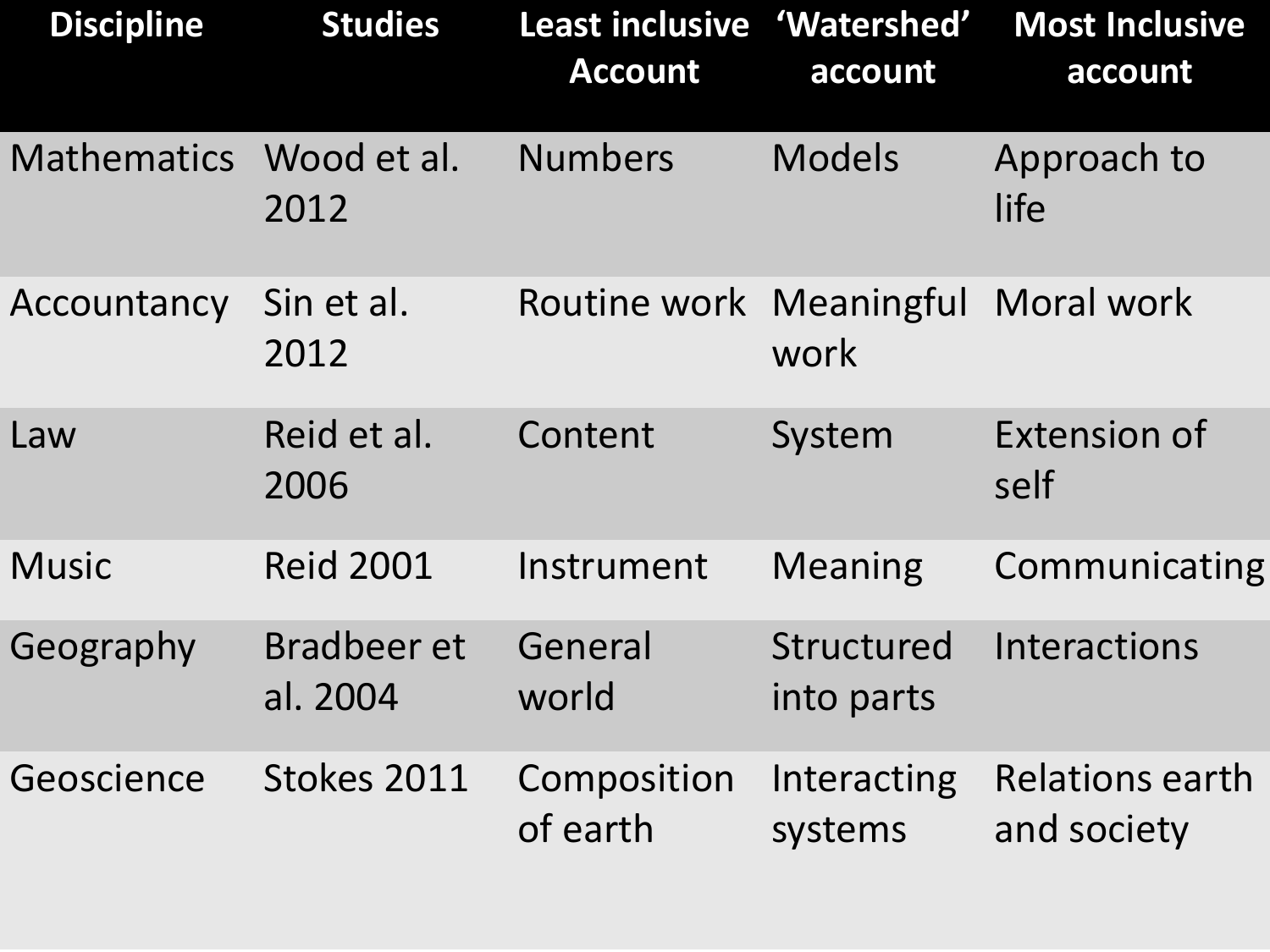The transformative power of higher education for students

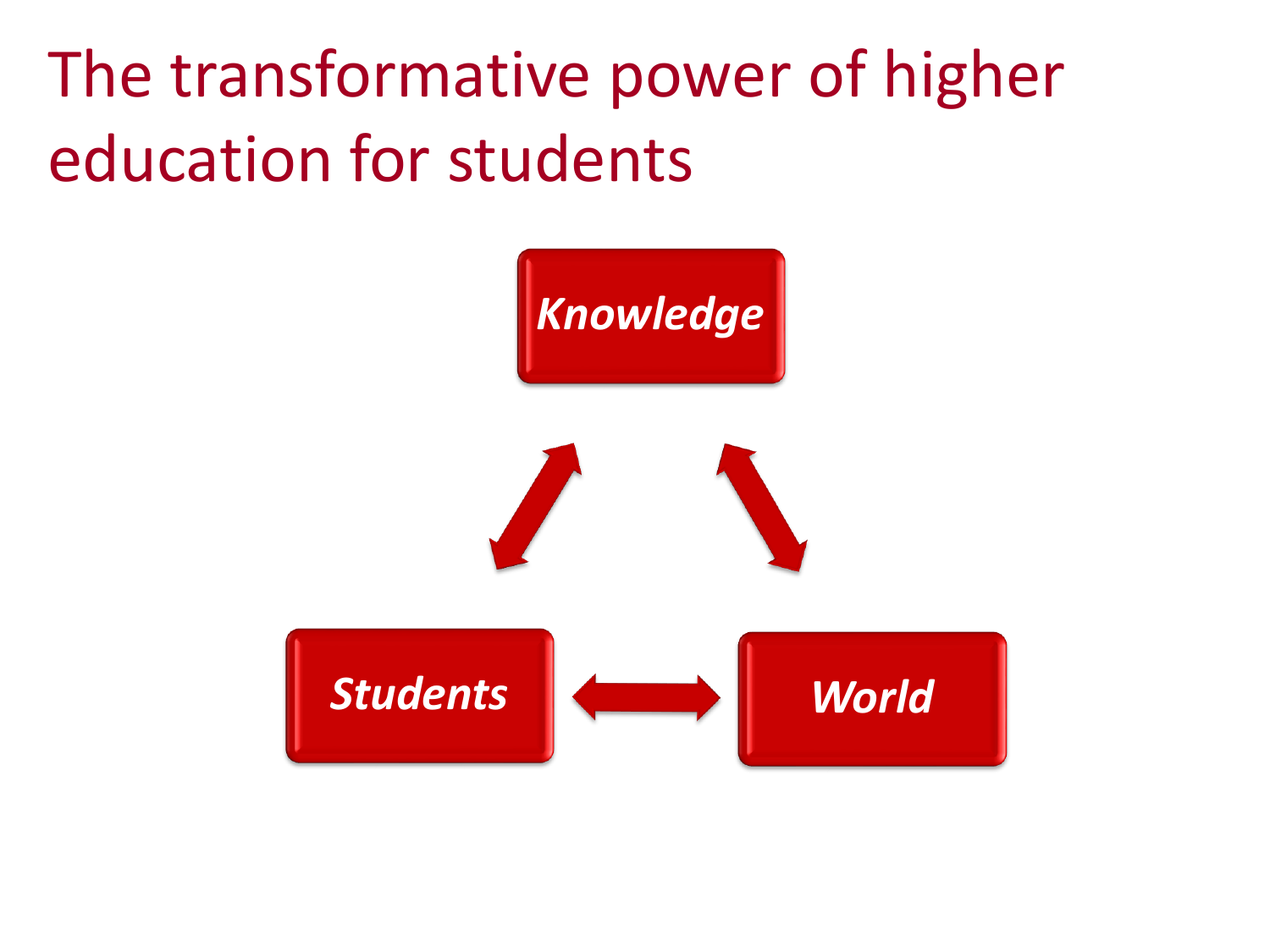# Implications of Future 2

Key role for Study Programme Leaders in ensuring that degree programmes are well designed and based on evidenceinformed views of:

- $\triangleright$  who the students are;
- $\triangleright$  how and why the knowledge, which students are offered access to, is important and powerful; how it enables them to understand and change the world;
- $\triangleright$  who students will become through their engagement with this knowledge; how they will contribute to society including, but not limited to, their employment;

This is difficult, collective, intellectual work, which involves ongoing dialogue and experimentation (Ashwin et al 2015).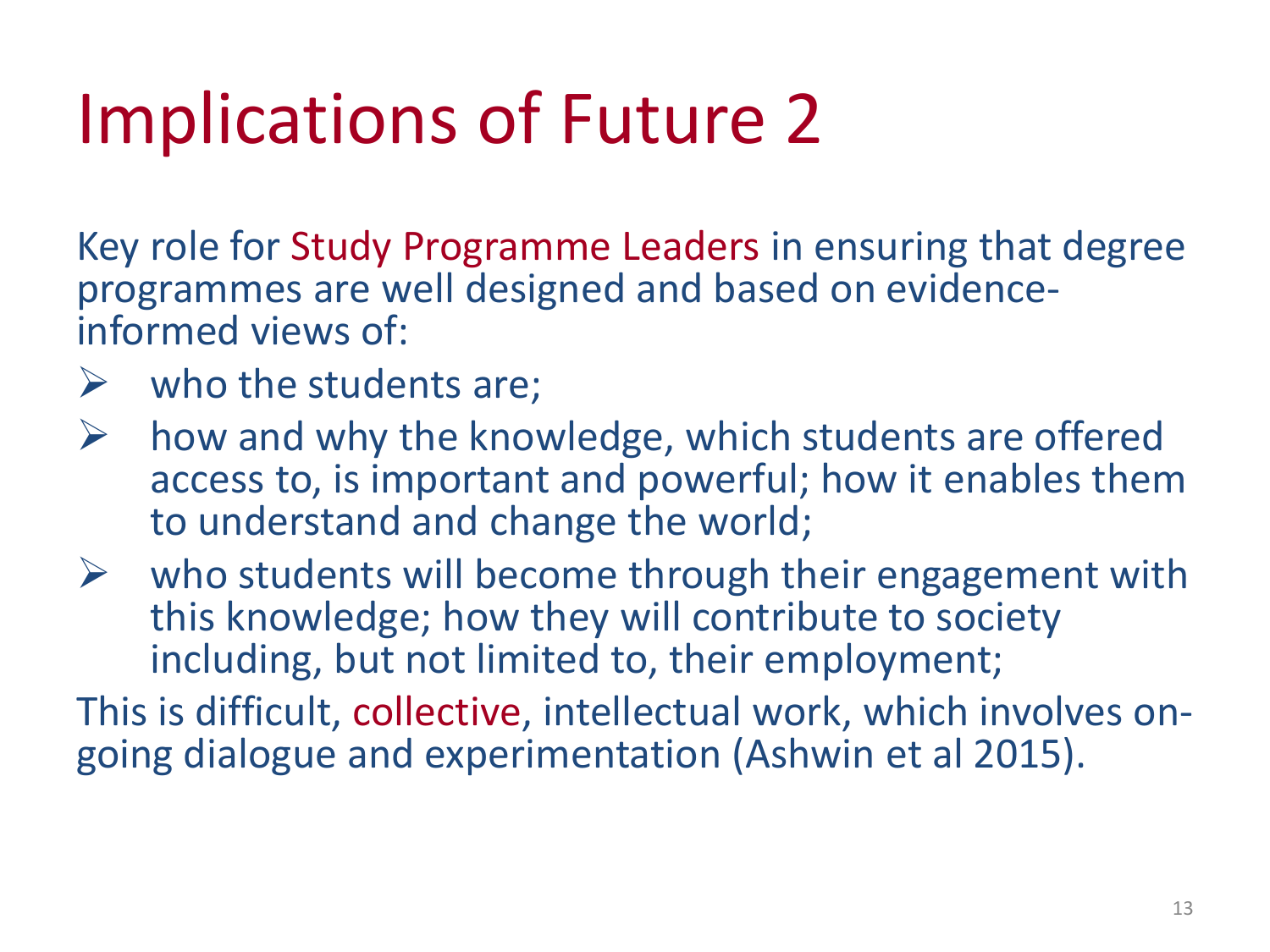# Questions to support the design of curricula I

- 1. On what basis has knowledge been selected for inclusion in the curriculum? Who has had a say in selecting this knowledge?
- 2. What account has been taken of who the students are and what they know in designing the curriculum?
- 3. What new things will students be able to do because they have engaged with this knowledge?
- 4. How will those teaching the programme use their expertise to support students' engagement with these bodies of knowledge?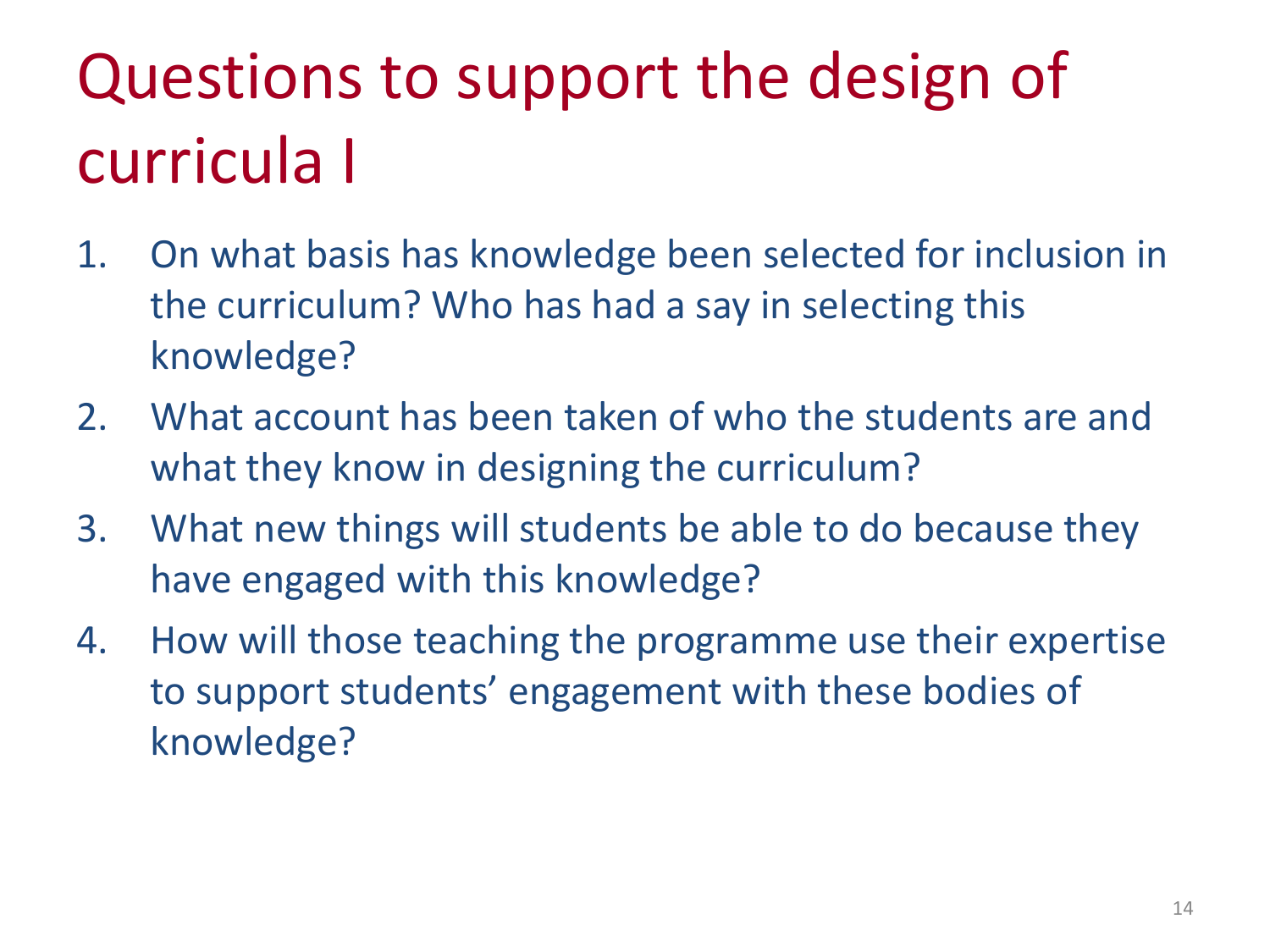# Questions to support the design of curricula II

- 5. How will other resources (including other students, teaching and learning interactions, readings, technologies) support this engagement?
- 6. How and why is this engagement expected to lead to new ways of thinking and doing for the students?
- 7. What evidence (from data on teaching practices, investigations of teaching practices, and the research literature) has informed the design of our degree programmes?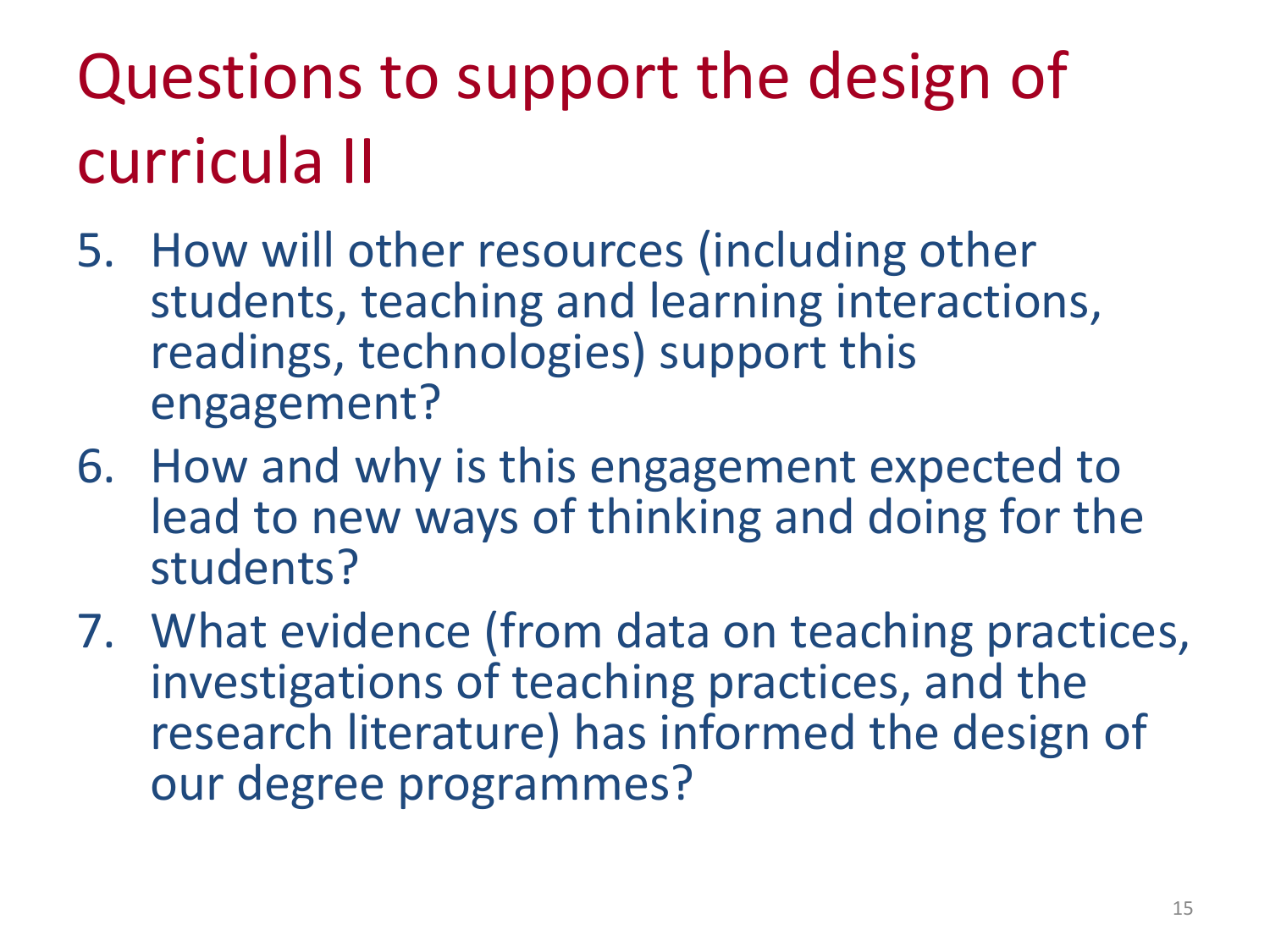# So what?

- $\triangleright$  There is a dangerous tendency in current debates in higher education that puts 'academic knowledge' and 'employability' in a false opposition;
- $\triangleright$  We need to develop clearer accounts of why the knowledge we are giving students access to is powerful and what it will enable students to do in the future;
- $\triangleright$  We need to look for ways of making this powerful knowledge accessible to all of our students.
- $\triangleright$  This can only be done through on-going discussion between academics, students and others and by recognising that curriculum design involves:
	- Collective bodies of knowledge;
	- The collective transformation of knowledge into usable material;
	- Contestation and power in shaping the curriculum and who is seen as 'owning' it.
- $\triangleright$  Study Programme Leaders have a pivotal role to play in leading these discussions in a thoughtful, rigorous and inclusive way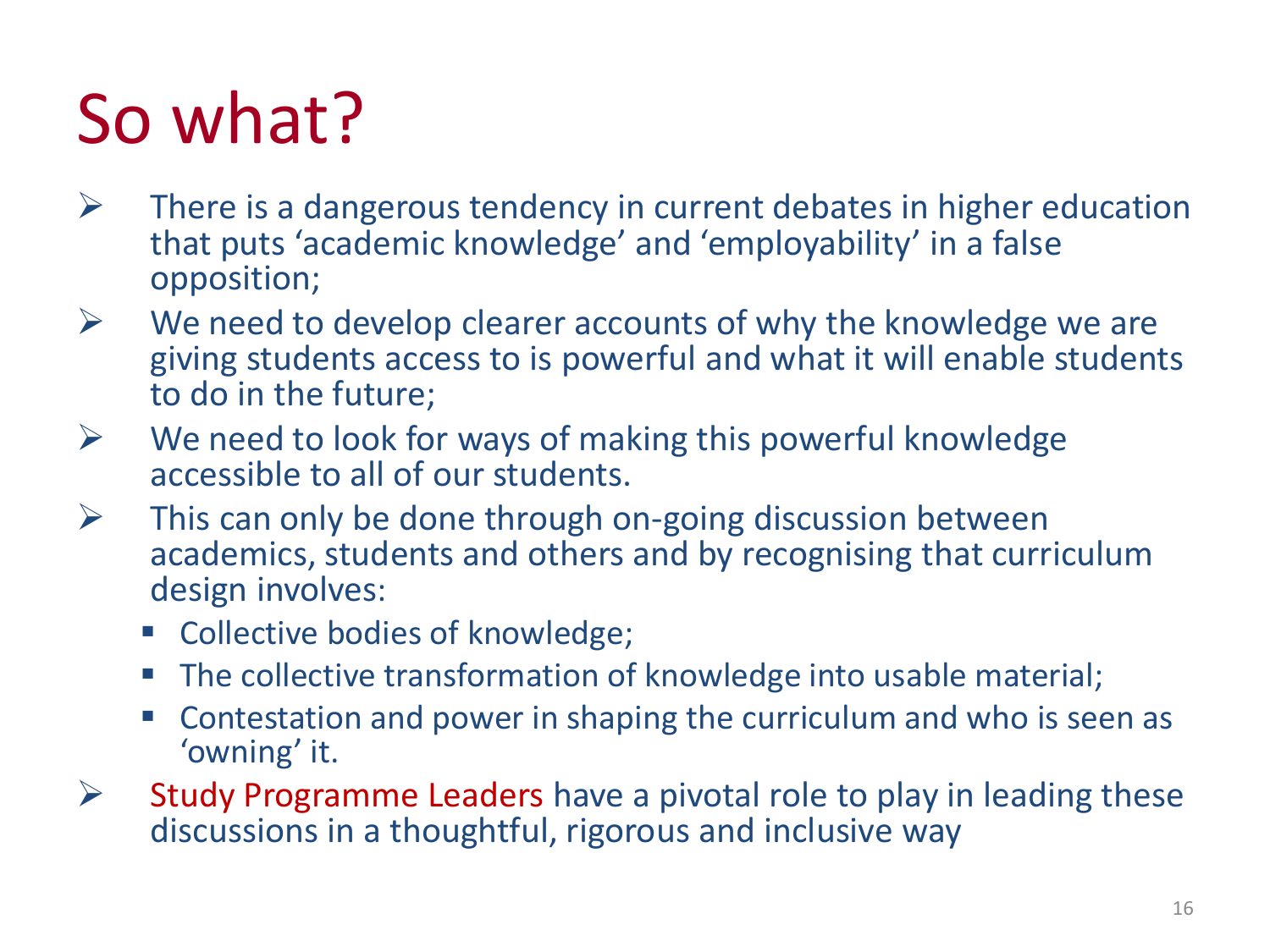#### References

- Ashwin, P. (2014) Knowledge, curriculum and student understanding. *Higher Education* 67 : 123-126.
- Ashwin, P., Abbas, A., & McLean, M. (2016). Conceptualising transformative undergraduate experiences: A phenomenographic exploration of students' personal projects. *British Educational Research Journal*, *42*(6), 962-977.
- Ashwin, P., Boud, D., Coate, K., Hallett, F., Keane, E., Krause, K.L., Leibowitz, B., McCune, V., MacLaren, I. and McArthur, J. (2015) *Reflective teaching in higher education*. London: Bloomsbury.
- Bernstein, B. (2000) *Pedagogy, Symbolic Control and Identity: Theory, Research and Critique.* Revised Edition. Oxford: Rowman and Littlefield Publishers.
- Bradbeer, J., Healey, M. and Kneale. P. (2004). Undergraduate geographers' understandings of geography, learning and teaching: a phenomenographic study. *Journal of Geography in Higher Education*, 28: 17-34.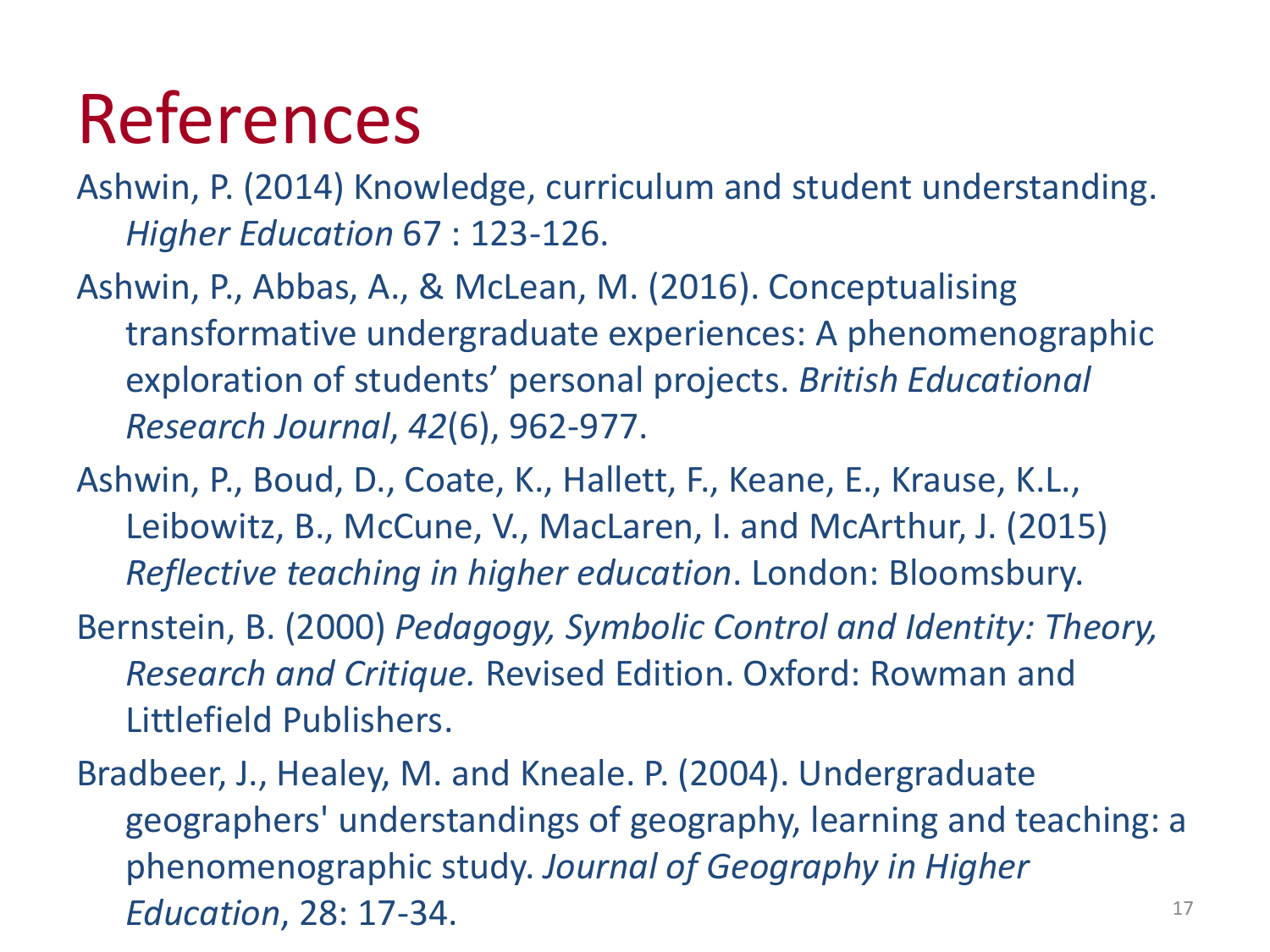## References

- Crawford, K., Gordon, S., Nicholas, J., and Prosser, M. (1998). Qualitatively different experiences of learning mathematics at university. *Learning and Instruction*, 8: 455-468.
- Jackson, D. (2014). Testing a model of undergraduate competence in employability skills and its implications for stakeholders, *Journal of Education and Work*, 27:2, 220-242.
- Reid, A. (2001). Variation in the ways that instrumental and vocal students experience learning music. *Music Education Research*, 3: 25-40.
- Reid, A., Nagarajan, V. and Dortins, E. (2006). The experience of becoming a legal professional. *Higher Education Research & Development*, 25: 85-99.